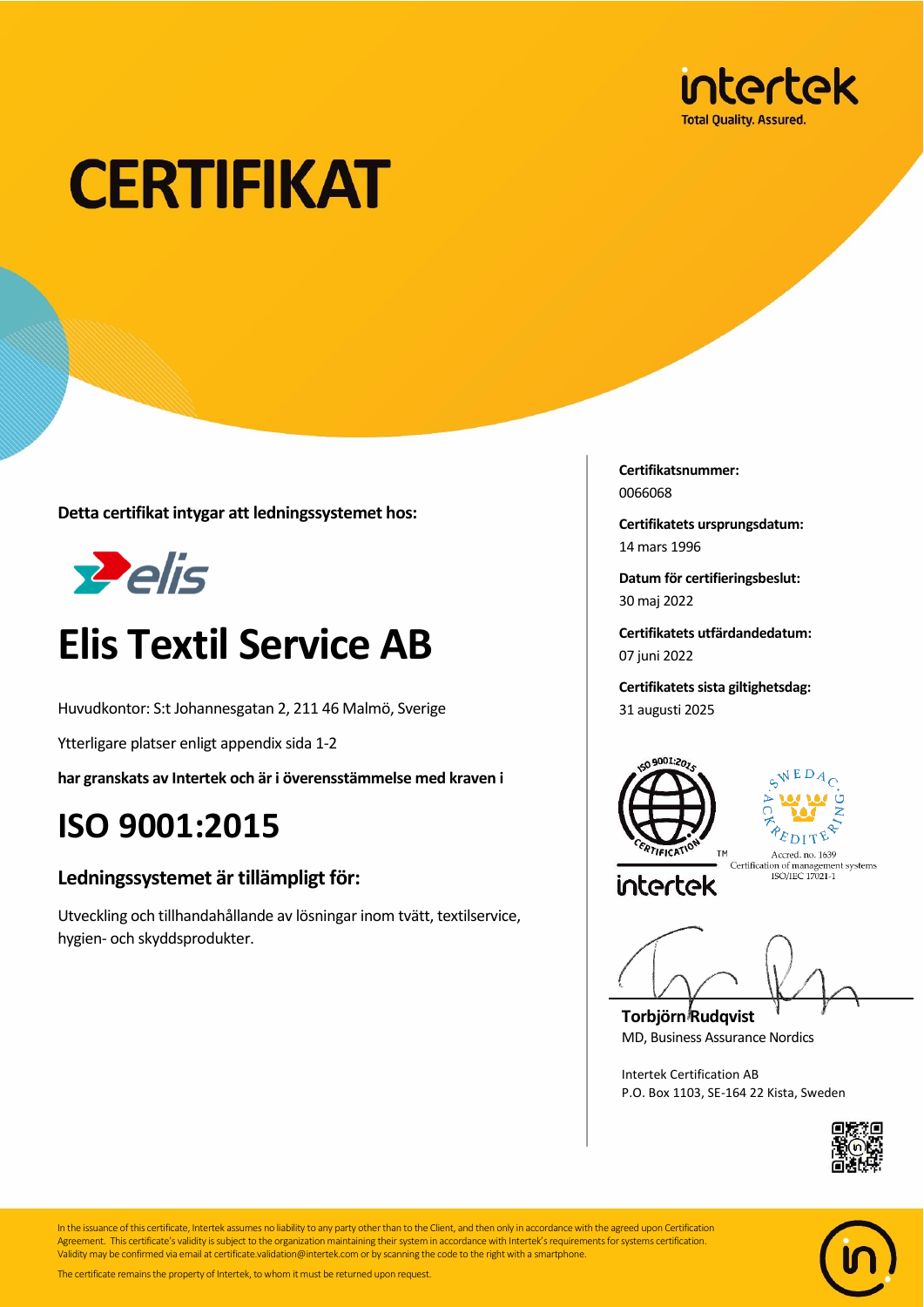

## **APPENDIX**

**Detta appendix identifierar ytterligare platser för ledningssystemet hos**

### **Elis Textil Service AB**

Detta appendix är kopplat till huvudcertifikat # 0066068 och är endast giltigt tillsammans med det. Detta certifikats giltighet styrs av huvudcertifikatets giltighet.

| Angered     | Spadegatan 15, 424 65 Angered, Sverige       |
|-------------|----------------------------------------------|
| Arlöv       | Hammarvägen 8, 232 37 Arlöv, Sverige         |
| Eskilstuna  | Filargatan 5, 632 29 Eskilstuna, Sverige     |
| Fristad     | Expressvägen 8, 513 32 Fristad, Sverige      |
| Göteborg    | Stålverksgatan 11, 417 07 Göteborg, Sverige  |
| Helsingborg | Frejagatan 11, 252 32 Helsingborg, Sverige   |
| Hillared    | Centralvägen 55, 512 76 Hillared, Sverige    |
| Hofors      | Hoforsvägen 70, 813 91 Hofors, Sverige       |
| Huddinge    | Björkholmsvägen 18, 141 46 Huddinge, Sverige |
| Huskvarna   | Lyckås 8, 561 91 Huskvarna, Sverige          |
| Jämjö       | Klakebäcksvägen 31, 373 73 Jämjö, Sverige    |
| Jönköping   | Grossistgatan 6, 553 02 Jönköping, Sverige   |



In the issuance of this certificate, Intertek assumes no liability to any party other than to the Client, and then only in accordance with the agreed upon Certification Agreement. This certificate's validity is subject to the organisation maintaining their system in accordance with Intertek's requirements for systems certification. Validity may be confirmed via email at certificate.validation@intertek.com or by scanning the code to the right with a smartphone.

The certificate remains the property of Intertek, to whom it must be returned upon request.